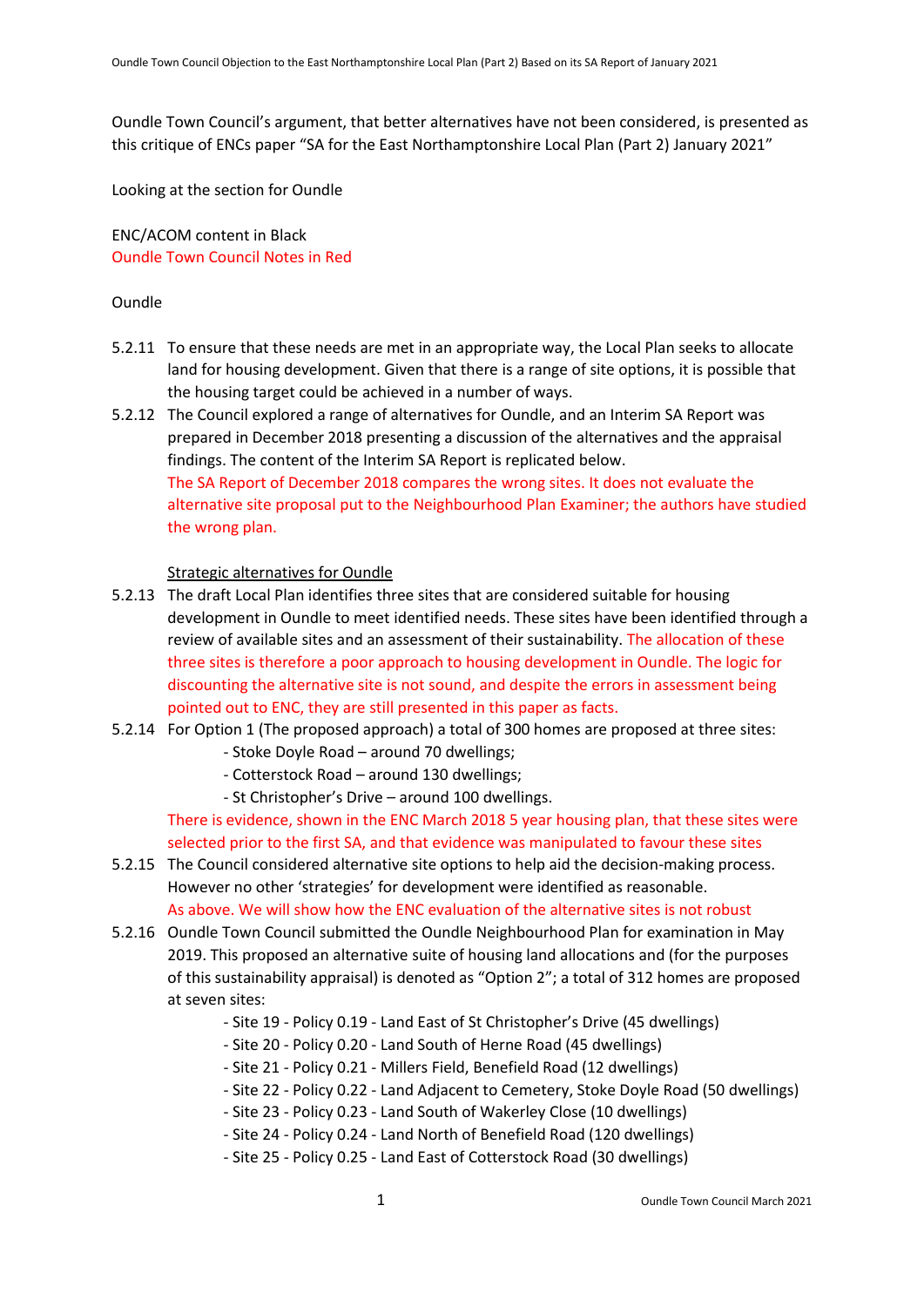**These are not the sites submitted to the for examination.** The alternative plan, known to ENC, is not evaluated in this or any other document. These alternative sites failed at examination on the technicality, that although they had through a Reg16 consultation, and been enthusiastically approved by the town, that the Reg14 consultation should be repeated. And, that evaluation should be carried out using ENCs criteria, which, as we show below, results in them being the best sites.

5.2.17 No further strategic alternatives have been identified as reasonable. As the previous argument, ENC have had the alternatives presented to them on numerous occasions, and, we believe due to their pre selection of sites, have failed to study them professionally.

## Summary of effects

5.2.18 Table 5.5 below sets out a visual summary of the appraisal findings for the two reasonable alternatives. A detailed appraisal is included at Appendix II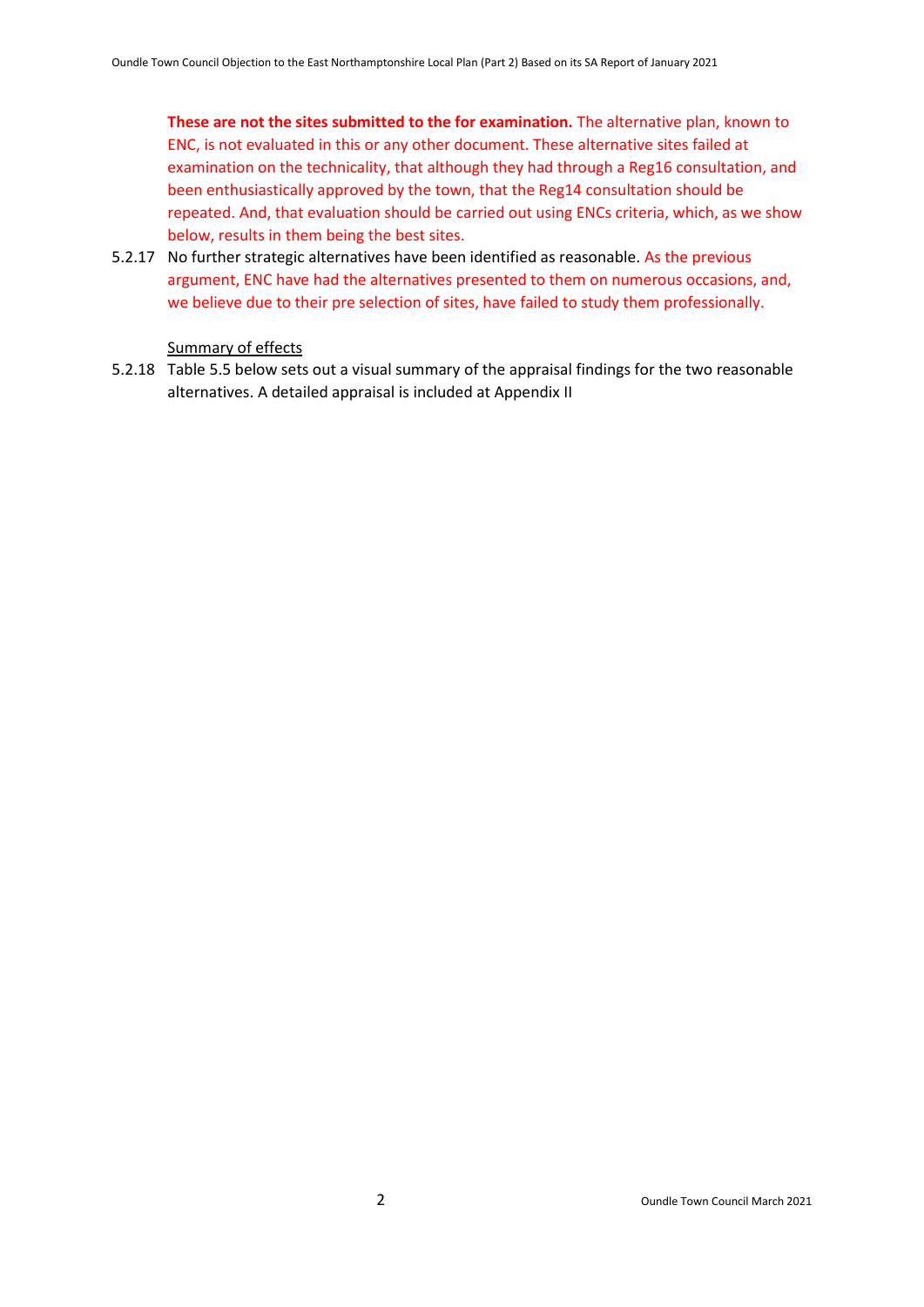#### Table 5.5: Summary of strategic options for Oundle

| <b>SA Topic / Objective</b>                   | <b>Option 1</b> | <b>Option 2</b> |
|-----------------------------------------------|-----------------|-----------------|
| <b>Accessibility</b>                          | ×               | x x             |
| <b>Housing</b>                                | $+ + +$         | $+ 1.2$         |
| <b>Health and liveability</b>                 | ٠               | $++$            |
| <b>Crime</b>                                  | $\bf{0}$        | $\bf{0}$        |
| <b>Community Value</b>                        | $\bf{0}$        | ÷               |
| <b>Biodiversity</b>                           | ?               | ?               |
| Landscape                                     | $\mathbf x$     | xx              |
| <b>Cultural Heritage</b>                      | $\bf{0}$        | $\bf{0}$        |
| <b>Climate change</b>                         | $\bf{0}$        | 0               |
| <b>Air quality</b>                            | $\pmb{\times}$  | $\pmb{\times}$  |
| <b>Water and natural hazard</b>               | ×               | ×               |
| <b>Soil and land</b>                          | $\pmb{\times}$  | x x             |
| <b>Minerals</b>                               | $\bf{0}$        | $\bf{0}$        |
| <b>Energy use and waste</b>                   | 0               | $\bf{0}$        |
| <b>Employment, skills and wealth creation</b> | ٠               | $+^?$           |
| <b>Town centres</b>                           | ٠               | ٠               |

Since this analysis does not consider the alternatives site known to ENC, it is of little purpose.

As a point of note. What is shown here as Alternative 2 is a proposal developed as part of the neighbourhood planning process, as a collaboration between OTC and ENC. Following consultation with the town, over ways of increasing the housing capacity, the town voted strongly in favour of splitting the sites into small units, primarily to spread the traffic. ENC supported this plan for 5 years, until they had pressure from two developers. They then, in 2018, argued that it was not robust in its use of partially developed sites. At the same time, unknown to OTC, they allocated the two developer's sites in their 5 year housing supply quota.

- 5.2.19 The two strategic options perform relatively the same across the range of sustainability topics. This is not unsurprising given that they are in the same settlement, propose similar levels of growth (though option 2 could require additional development), and involve some of the same sites (albeit different boundaries).
- 5.2.20 For both options, neutral effects are predicted for a range of factors, including; minerals, energy use and waste, crime, climate change and cultural heritage. Which is interesting because later ENC dismiss the Benefield Road site due to an erroneous cultural heritage problem.
- 5.2.21 Minor negative effects arise for both options with regards to air quality, water and natural hazards. These issues are more relevant at a settlement scale and pose no particular issue for either approach. Road noise and surface water are ignored on the St Christophers Drive site. Odours from the sewage farm are ignored at the Cotterstock Road site.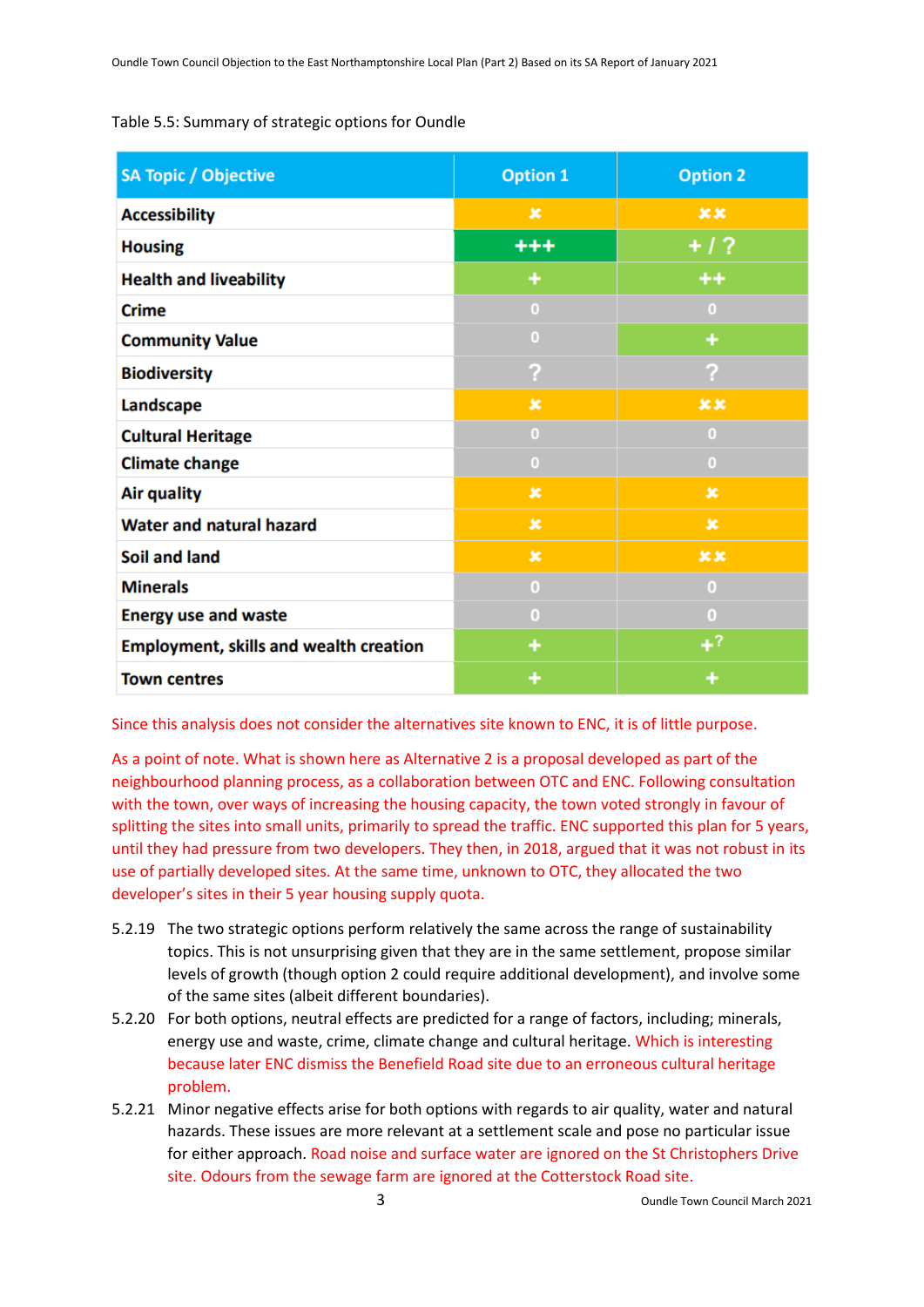- 5.2.22 For other factors, some differences in the two options can be noticed. In particular, Option 2 is likely to generate more prominent negative effects with regards to the efficient use of land, effects on landscape character and accessibility. However, none of these effects are likely to be significant if mitigation measures are secured as proposed. This is the 'partially developed site' argument that ENC presented after 5 years of developing the strategy with OTC. The argument is weak, since a partially developed site can always be fully developed later if the need is there. The accessibility consideration ignores the poor access to one site, and totally overlooks the traffic easing benefit to the town of spreading the allocation over multiple sites.
- 5.2.23 From a positive perspective, each option would have similar benefits with regards to the creation of jobs in construction, an injection of spending into the local economy and town centres, and through wealth creation. However, differences are noted between the approaches for three SA topics. For housing, the Local Plan approach (Option 1) provides a more deliverable approach, and the scale of developments would be better placed to support infrastructure improvements and affordable housing. Therefore, it would have significant positive effects. There were no infrastructure improvements proposed in any of the options. There are no changes to the ability to support affordable housing.
- 5.2.24 This contrasts with Option 2, which proposes several sites with deliverability issues that could prevent significant positive effects from being generated. This is quite a critical issue. The **"Critical Issue"** of early delivery was never put to the alternative site owners, therefore they cannot be judged against it. The plan put to the other developers was for completion before 2031, some 14 years from the date of outline submission. ENC had put their preselected sites in the 5 year housing supply, for completion 2023 to 2025, but had not told any other developer of this need.
- 5.2.25 Where Option 2 does perform more favourably though is in the likely generation of greater positive effects (than option 1) with regards to community development (given that the approach has been developed by the 'community', and in terms of health and liveability Community benefits were undervalued. At examination of the Oundle Neighbourhood plan it was argued by ENC that because sites had a community value, then OTC could be seen as having a biased view, due to their vested interest in the option.

#### Individual site assessments

- 5.2.26 The Council undertook individual site assessments to understand the suitability of site options in Oundle, and how they perform in general sustainability terms. These assessments helped to understand sites on an individual basis, which also contributed to the identification of reasonable 'packages of sites' (as described above).
- 5.2.27 The site assessment methods and findings are set out in two separate evidence documents.

-Oundle Background Paper, November 2018[: http://www.east](http://www.east-northamptonshire.gov.uk/downloads/file/11974/background_paper_-_assessment_of_alternative_site_options)[northamptonshire.gov.uk/downloads/file/11974/background\\_paper\\_](http://www.east-northamptonshire.gov.uk/downloads/file/11974/background_paper_-_assessment_of_alternative_site_options) assessment of alternative site options This plan dismisses the Herne Road site because there is a school on it. This is clearly not true; the school is the other side of the road. An error by ENCs agent drew an incorrect border. Even after pointing out this error, ENC failed to correct the document. Preferring instead to identify the correct parcel of land as an 'alternative' in their later document.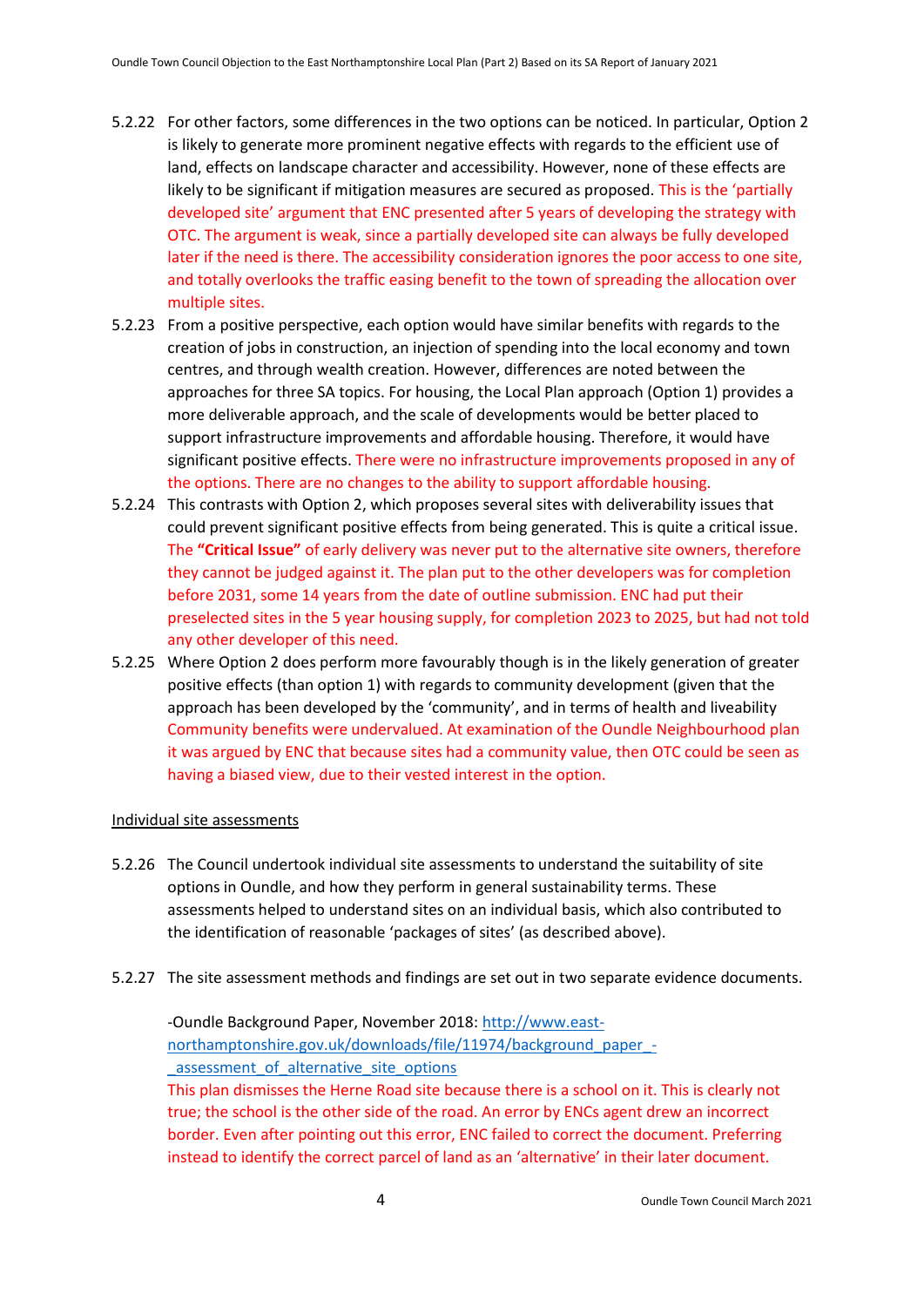The Benefield Road site is dismissed because of historic monuments which again were not part of the site, and not raised as an issue in the later documents.

Equally, issues of access, road noise, drainage and sewage infrastructure are overlooked on ENC's pre-selected Cotterstock Road and St Christophers Drive sites.

- DLP Site Assessment Paper (July, 2019): [http://www.east-](http://www.east-northamptonshire.gov.uk/downloads/file/11408/sustainability_assessment_of_potent)

[northamptonshire.gov.uk/downloads/file/11408/sustainability\\_assessment\\_of\\_potent](http://www.east-northamptonshire.gov.uk/downloads/file/11408/sustainability_assessment_of_potent) This second attempt of site evaluation invents new reasons for rejecting the Herne Road and Benefield Road sites, although it does now accept that the Benefield Road sit is the third best option. It says that the Herne Road site developer is no longer interested in developing the site, which is untrue. And, that the Benfield Road site is "Unconnected to the Town", yet it connects two existing housing developments on its North and South borders, and the school playing field for the full length of its Easterly side.

The green space benefits to the town of these two sites is ignored. Herne Road included two cricket pitches, alongside the noisy A605 trunk road, a piece of land not suitable for residential development; Benefield Road included a much needed 'festival field'. Further, site assessments of Cotterstock Road and St Christophers Drive fail to give adequate consideration to vehicle access, surface water, air quality or noise.

- 5.2.28 SA is supposed to be proportionate and avoid duplication. If the assessment criteria and methods take account of the SA Framework and employ suitable, consistent methods, then it is perfectly appropriate to rely upon these site assessments (rather than undertake separate / further assessments specifically for the SA).
- 5.2.29 The site assessment framework utilised by the Council (in the Oundle Background Paper) is the same as that established for the JCS and has been used widely to support the appraisal of sites across north Northamptonshire. A range of criteria are used that overlap considerably with the SA Framework, and therefore this approach is considered to be suitable.
- 5.2.30 Full details of the approach and the findings can be found in the background paper. The findings are summarised below at table 5.6.
- 5.2.31 The DLP Reassessment Paper (July 2019), provides an independent view on the site assessment process, building on the Council's earlier appraisals. Errors as previously listed.
- 5.2.32 The updated assessment matrix identifies 30 assessment criteria, which cover the full range of sustainability criteria. The report also states explicitly, that the methodology was developed taking account of and linking to the SA Framework used in the NNJCS and the ENLP SA processes.
- 5.2.33 The findings of this site assessment for shortlisted sites is also summarised below with brief commentary. Full details can be found in the separate report linked above.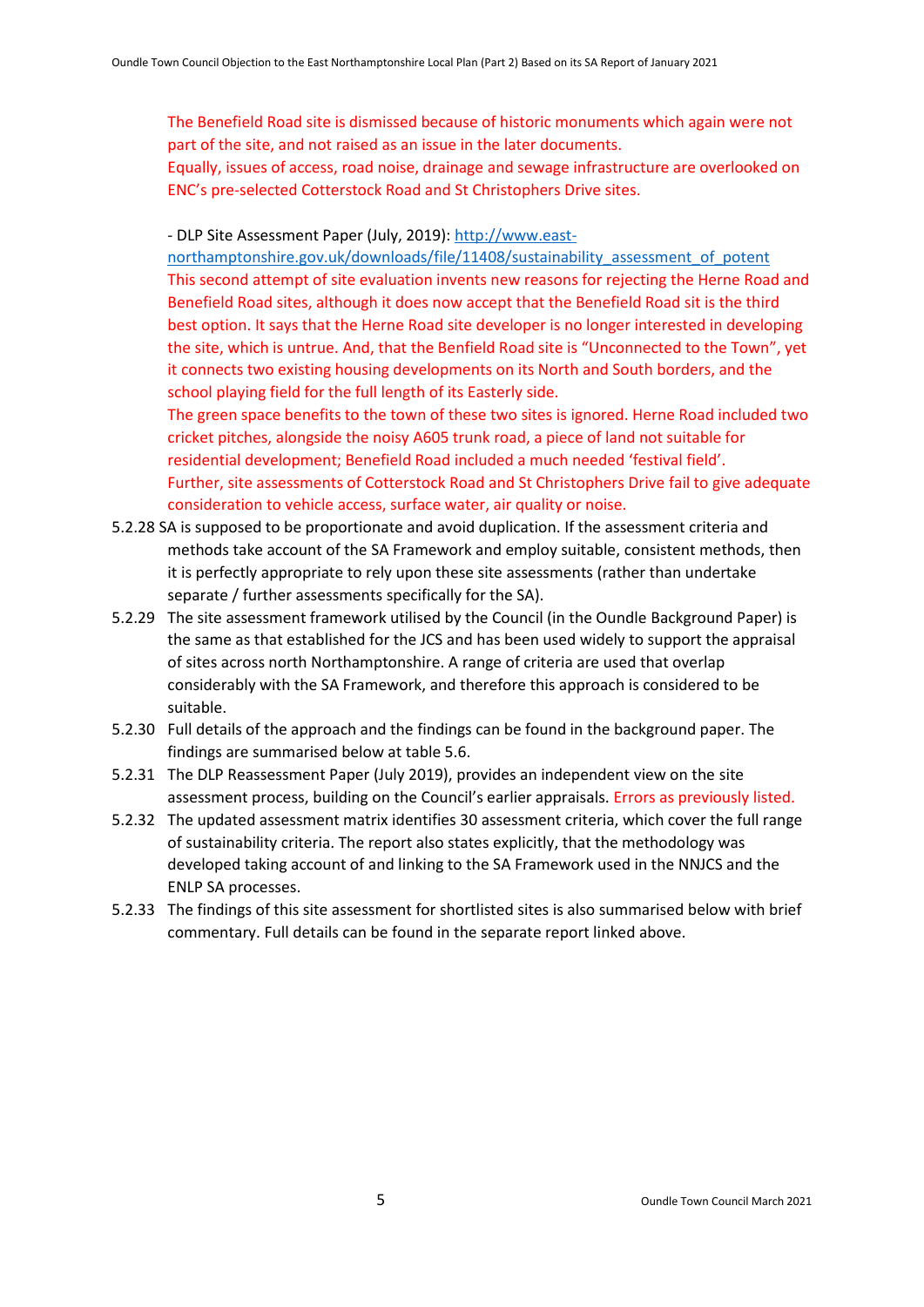## Table 5.6: Site appraisal matrices for Oundle

| reference                        |                                               | Proximity to services | Proximity to trunk/principal road junction | Connectivity to existing urban area | Access infrastructure | Capacity of highway network | Ease of utility provision | Impact of<br>an existing notifiable installation, including<br>pipelines, on the development | Impact on existing sports and recreation facilities | Impact of existing noise or odour (major road, railway,<br>domestic waste disposal site or other source) on the<br>development | Impact of the development on neighbouring land uses | Impact on biodiversity | narlı<br>$\overline{\mathsf{s}}$<br>a site<br>re ueverupment on a prutecteu species<br>recognised for its wildife or geological<br>importance | Impact on visual landscape | Impact on heritage | Impact on listed buildings, conservation areas<br>scheduled ancient monuments and historic<br>parks/garders | Impact on the existing form of the settlement | Impact on flood risk | Impact on the use of previously developed land | Impact on the quality of agricultural land | Impact on the stock of minerals | Availability | Deliverability | capacity       |
|----------------------------------|-----------------------------------------------|-----------------------|--------------------------------------------|-------------------------------------|-----------------------|-----------------------------|---------------------------|----------------------------------------------------------------------------------------------|-----------------------------------------------------|--------------------------------------------------------------------------------------------------------------------------------|-----------------------------------------------------|------------------------|-----------------------------------------------------------------------------------------------------------------------------------------------|----------------------------|--------------------|-------------------------------------------------------------------------------------------------------------|-----------------------------------------------|----------------------|------------------------------------------------|--------------------------------------------|---------------------------------|--------------|----------------|----------------|
| LPP2S                            | <b>LAND AND BUILDINGS AT</b>                  |                       |                                            |                                     |                       |                             |                           |                                                                                              |                                                     |                                                                                                                                |                                                     |                        |                                                                                                                                               |                            |                    |                                                                                                             |                                               |                      |                                                |                                            |                                 |              |                | N/A            |
| A7                               | <b>153 GLAPTHORN ROAD</b>                     |                       |                                            |                                     |                       |                             |                           |                                                                                              |                                                     |                                                                                                                                |                                                     |                        |                                                                                                                                               |                            |                    |                                                                                                             |                                               |                      |                                                |                                            |                                 |              |                |                |
|                                  | <b>OUNDLE</b>                                 |                       |                                            |                                     |                       |                             |                           |                                                                                              |                                                     |                                                                                                                                |                                                     |                        |                                                                                                                                               |                            |                    |                                                                                                             |                                               |                      |                                                |                                            |                                 |              |                |                |
| LPP2S                            | Rays Field <sup>3*</sup>                      |                       |                                            |                                     |                       |                             |                           |                                                                                              |                                                     |                                                                                                                                |                                                     |                        |                                                                                                                                               |                            |                    |                                                                                                             |                                               |                      |                                                |                                            |                                 |              |                | $Un-$          |
| A44                              |                                               |                       |                                            |                                     |                       |                             |                           |                                                                                              |                                                     |                                                                                                                                |                                                     |                        |                                                                                                                                               |                            |                    |                                                                                                             |                                               |                      |                                                |                                            |                                 |              |                | known          |
| LPP2S                            | Land off Glapthorn Road,                      |                       |                                            |                                     |                       |                             |                           |                                                                                              |                                                     |                                                                                                                                |                                                     |                        |                                                                                                                                               |                            |                    |                                                                                                             |                                               |                      |                                                |                                            |                                 |              |                | $Un-$          |
| A64<br>LPP2S                     | Oundle*<br><b>Parcel fronting Cotterstock</b> |                       |                                            |                                     |                       |                             |                           |                                                                                              |                                                     |                                                                                                                                |                                                     |                        |                                                                                                                                               |                            |                    |                                                                                                             |                                               |                      |                                                |                                            |                                 |              |                | known<br>$Un-$ |
| A117                             | Road (land within Oundle                      |                       |                                            |                                     |                       |                             |                           |                                                                                              |                                                     |                                                                                                                                |                                                     |                        |                                                                                                                                               |                            |                    |                                                                                                             |                                               |                      |                                                |                                            |                                 |              |                | known          |
|                                  | Primary School grounds)*                      |                       |                                            |                                     |                       |                             |                           |                                                                                              |                                                     |                                                                                                                                |                                                     |                        |                                                                                                                                               |                            |                    |                                                                                                             |                                               |                      |                                                |                                            |                                 |              |                |                |
| LPP2S                            | Land at St Peters Road                        |                       |                                            |                                     |                       |                             |                           |                                                                                              |                                                     |                                                                                                                                |                                                     |                        |                                                                                                                                               |                            |                    |                                                                                                             |                                               |                      |                                                |                                            |                                 |              |                | 49             |
| A218                             |                                               |                       |                                            |                                     |                       |                             |                           |                                                                                              |                                                     |                                                                                                                                |                                                     |                        |                                                                                                                                               |                            |                    |                                                                                                             |                                               |                      |                                                |                                            |                                 |              |                |                |
|                                  |                                               |                       |                                            |                                     |                       |                             |                           |                                                                                              |                                                     |                                                                                                                                |                                                     |                        |                                                                                                                                               |                            |                    |                                                                                                             |                                               |                      |                                                |                                            |                                 |              |                |                |
| LPP <sub>2</sub>                 | Land at Milton Road (Oundle                   |                       |                                            |                                     |                       |                             |                           |                                                                                              |                                                     |                                                                                                                                |                                                     |                        |                                                                                                                                               |                            |                    |                                                                                                             |                                               |                      |                                                |                                            |                                 |              |                | 59             |
| <b>SA219</b>                     | Town Cricket Club)                            |                       |                                            |                                     |                       |                             |                           |                                                                                              |                                                     |                                                                                                                                |                                                     |                        |                                                                                                                                               |                            |                    |                                                                                                             |                                               |                      |                                                |                                            |                                 |              |                |                |
| LPP <sub>2</sub>                 | Land north of Benefield                       |                       |                                            |                                     |                       |                             |                           |                                                                                              |                                                     |                                                                                                                                |                                                     |                        |                                                                                                                                               |                            |                    |                                                                                                             |                                               |                      |                                                |                                            |                                 |              |                | 355            |
| <b>SA220</b>                     | Road                                          |                       |                                            |                                     |                       |                             |                           |                                                                                              |                                                     |                                                                                                                                |                                                     |                        |                                                                                                                                               |                            |                    |                                                                                                             |                                               |                      |                                                |                                            |                                 |              |                |                |
| LPP <sub>2</sub>                 | Land either side of Herne Rd                  |                       |                                            |                                     |                       |                             |                           |                                                                                              |                                                     |                                                                                                                                |                                                     |                        |                                                                                                                                               |                            |                    |                                                                                                             |                                               |                      |                                                |                                            |                                 |              |                | 352            |
| SA221                            | inc School                                    |                       |                                            |                                     |                       |                             |                           |                                                                                              |                                                     |                                                                                                                                |                                                     |                        |                                                                                                                                               |                            |                    |                                                                                                             |                                               |                      |                                                |                                            |                                 |              |                |                |
| LPP <sub>2</sub>                 | Land east of St Christopher's                 |                       |                                            |                                     |                       |                             |                           |                                                                                              |                                                     |                                                                                                                                |                                                     |                        |                                                                                                                                               |                            |                    |                                                                                                             |                                               |                      |                                                |                                            |                                 |              |                | 95             |
| <b>SA222</b>                     | <b>Drive</b>                                  |                       |                                            |                                     |                       |                             |                           |                                                                                              |                                                     |                                                                                                                                |                                                     |                        |                                                                                                                                               |                            |                    |                                                                                                             |                                               |                      |                                                |                                            |                                 |              |                |                |
| LPP <sub>2</sub><br><b>SA223</b> | Land West of Cotterstock<br>Road              |                       |                                            |                                     |                       |                             |                           |                                                                                              |                                                     |                                                                                                                                |                                                     |                        |                                                                                                                                               |                            |                    |                                                                                                             |                                               |                      |                                                |                                            |                                 |              |                | 124            |
| LPP <sub>2</sub>                 | Land off Stoke Doyle Road                     |                       |                                            |                                     |                       |                             |                           |                                                                                              |                                                     |                                                                                                                                |                                                     |                        |                                                                                                                                               |                            |                    |                                                                                                             |                                               |                      |                                                |                                            |                                 |              |                | 200            |
| <b>SA224</b>                     |                                               |                       |                                            |                                     |                       |                             |                           |                                                                                              |                                                     |                                                                                                                                |                                                     |                        |                                                                                                                                               |                            |                    |                                                                                                             |                                               |                      |                                                |                                            |                                 |              |                |                |
| LPP <sub>2</sub>                 | Land off Cotterstock Road                     |                       |                                            |                                     |                       |                             |                           |                                                                                              |                                                     |                                                                                                                                |                                                     |                        |                                                                                                                                               |                            |                    |                                                                                                             |                                               |                      |                                                |                                            |                                 |              |                | 87             |
| <b>SA225</b>                     | and St Peters Road North                      |                       |                                            |                                     |                       |                             |                           |                                                                                              |                                                     |                                                                                                                                |                                                     |                        |                                                                                                                                               |                            |                    |                                                                                                             |                                               |                      |                                                |                                            |                                 |              |                |                |
| LPP <sub>2</sub>                 | Land South of Benefield                       |                       |                                            |                                     |                       |                             |                           |                                                                                              |                                                     |                                                                                                                                |                                                     |                        |                                                                                                                                               |                            |                    |                                                                                                             |                                               |                      |                                                |                                            |                                 |              |                | 167            |
| <b>SA241</b>                     | Rd/Wakerley Close                             |                       |                                            |                                     |                       |                             |                           |                                                                                              |                                                     |                                                                                                                                |                                                     |                        |                                                                                                                                               |                            |                    |                                                                                                             |                                               |                      |                                                |                                            |                                 |              |                |                |
| LPP <sub>2</sub>                 | Land Between 22 and 24                        |                       |                                            |                                     |                       |                             |                           |                                                                                              |                                                     |                                                                                                                                |                                                     |                        |                                                                                                                                               |                            |                    |                                                                                                             |                                               |                      |                                                |                                            |                                 |              |                | 15             |
| <b>SA242</b>                     | <b>Benefield Road</b>                         |                       |                                            |                                     |                       |                             |                           |                                                                                              |                                                     |                                                                                                                                |                                                     |                        |                                                                                                                                               |                            |                    |                                                                                                             |                                               |                      |                                                |                                            |                                 |              |                |                |
|                                  |                                               |                       |                                            |                                     |                       |                             |                           |                                                                                              |                                                     |                                                                                                                                |                                                     |                        |                                                                                                                                               |                            |                    |                                                                                                             |                                               |                      |                                                |                                            |                                 |              |                |                |
| LPP <sub>2</sub>                 | Dairy Farm, Stoke Hill                        |                       |                                            |                                     |                       |                             |                           |                                                                                              |                                                     |                                                                                                                                |                                                     |                        |                                                                                                                                               |                            |                    |                                                                                                             |                                               |                      |                                                |                                            |                                 |              |                | 20             |
| <b>SA250</b>                     |                                               |                       |                                            |                                     |                       |                             |                           |                                                                                              |                                                     |                                                                                                                                |                                                     |                        |                                                                                                                                               |                            |                    |                                                                                                             |                                               |                      |                                                |                                            |                                 |              |                |                |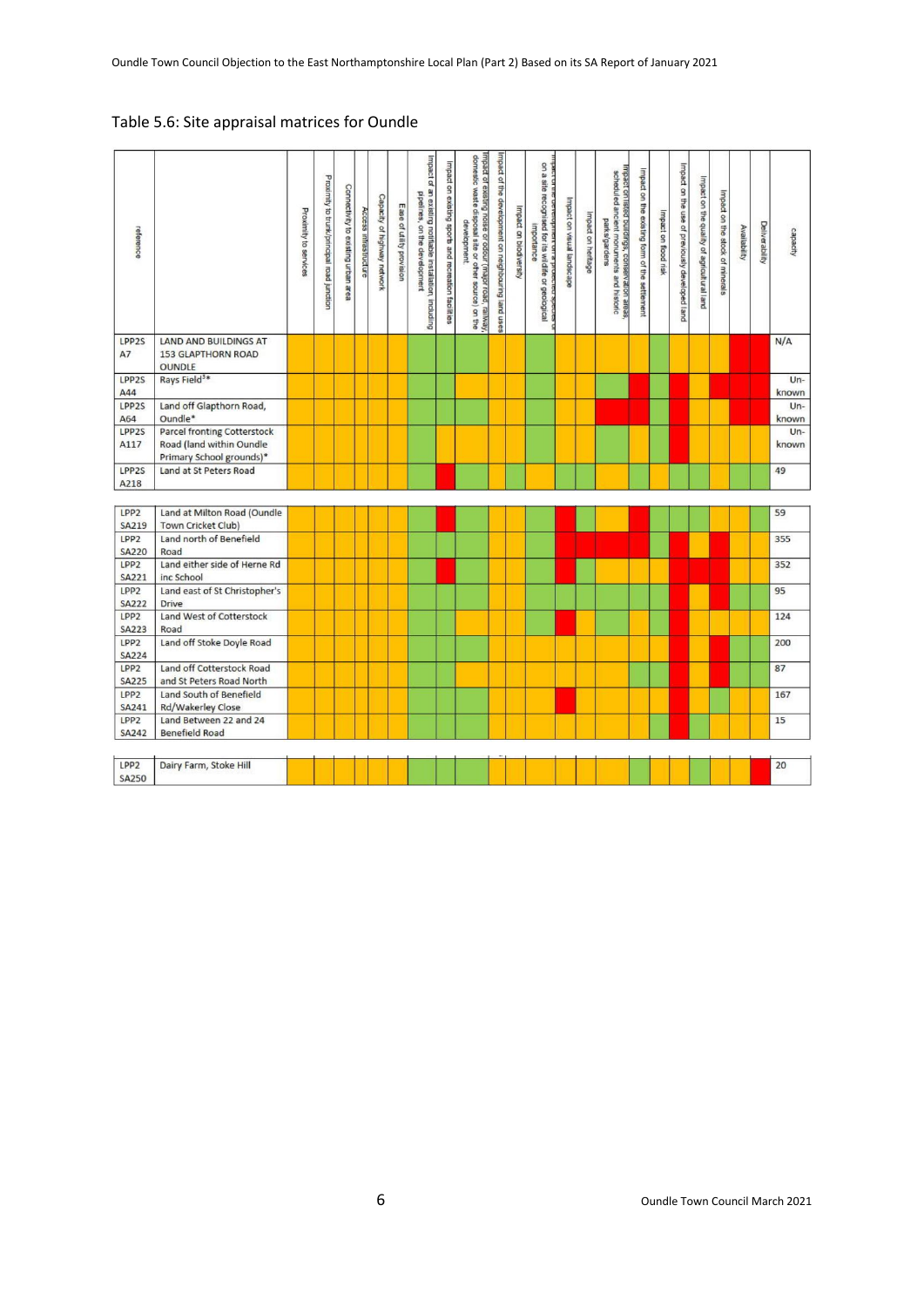# Table 5.7: Summary of DLP site scores for Oundle

| <b>Site</b>                                              | <b>Overall Score</b> | <b>Rank</b> |
|----------------------------------------------------------|----------------------|-------------|
| 'Ray's Field'                                            | $-14$                | 10          |
| Land West of Glapthorn Rd                                | -23                  | 12          |
| Land off Oundle Primary School, Cotterstock Rd           | $-15$                | 11          |
| Land off Benefield Rd                                    | 20                   | 2           |
| Land either side of Herne Rd                             | $-12$                | 9           |
| Land South of Herne Rd                                   | 8                    | 5           |
| Land off St Christopher's Drive                          | 22                   |             |
| <b>Land West of Cotterstock Rd</b>                       | -5                   | 8           |
| Land off Stoke Doyle Rd                                  | $12 \,$              | 4           |
| Land East of Cotterstock Road / North of St Peter's Road | 17                   | 3           |
| Land South of Benefield Road / Wakerley Close            |                      |             |
| Dairy Farm, Stoke Hill                                   |                      | 6           |

# **Table 5.7: Summary of DLP site scores for Oundle, with corrections**

| <b>Site</b>                                              | <b>Overall Score</b> |                | Rank           |                |  |  |  |
|----------------------------------------------------------|----------------------|----------------|----------------|----------------|--|--|--|
|                                                          | <b>ENC</b>           | <b>Correct</b> | <b>ENC</b>     | <b>Correct</b> |  |  |  |
| Rays field'                                              | $-14$                |                | 10             | 10             |  |  |  |
| Land West of Glapthorn Rd                                | $-23$                |                | 12             | 12             |  |  |  |
| Land off Oundle Primary School, Cotterstock Rd           | $-15$                |                | 11             | 11             |  |  |  |
| Land off Benefield Rd                                    | 20                   | 28             | 2              | 2              |  |  |  |
| Land Either Side of Herne Rd                             | $-12$                |                | 9              | 9              |  |  |  |
| Land South of Herne Rd                                   | 8                    | 24             | 5              | 3              |  |  |  |
| Land off St Christophers Drive                           | 22                   | 10             | 1              | 4              |  |  |  |
| Land West of Cotterstock Rd                              | -5                   |                | 8              | 8              |  |  |  |
| Land off Stoke Doyle Rd                                  | 12                   | 30             | $\overline{4}$ | 1              |  |  |  |
| Land East of Cotterstock Road / North of St Peter's Road | 17                   | 10             | 3              | 4              |  |  |  |
| Land South of Benefield Road / Wakerly Close             | 6                    |                |                |                |  |  |  |
| Dairy Farm. Stoke Hill                                   | 7                    |                | 6              | 6              |  |  |  |

One of the main changes in scoring comes from correcting scoring of availability of the Herne Road and Stoke Doyle sites. The weighted score sheet, which score site availability and achievability as two separate items, has these two site going from -3 to 5 for each category, resulting in change of 16 simply because, for example, a developer responds to one email.

What is most significant is the scale of the difference between the top 3 sites and the next two; 31-28-24 compared to 10

- 5.2.34 The three sites proposed for allocation all perform relatively well in comparison to the alternatives against the full range of assessment criteria (ranking 1st, 3rd and 4th). As demonstrated, the three sites identified by ENC are not the strongest sites.
- 5.2.35 One site performs well that has not been proposed for allocation. This is Land off Benefield